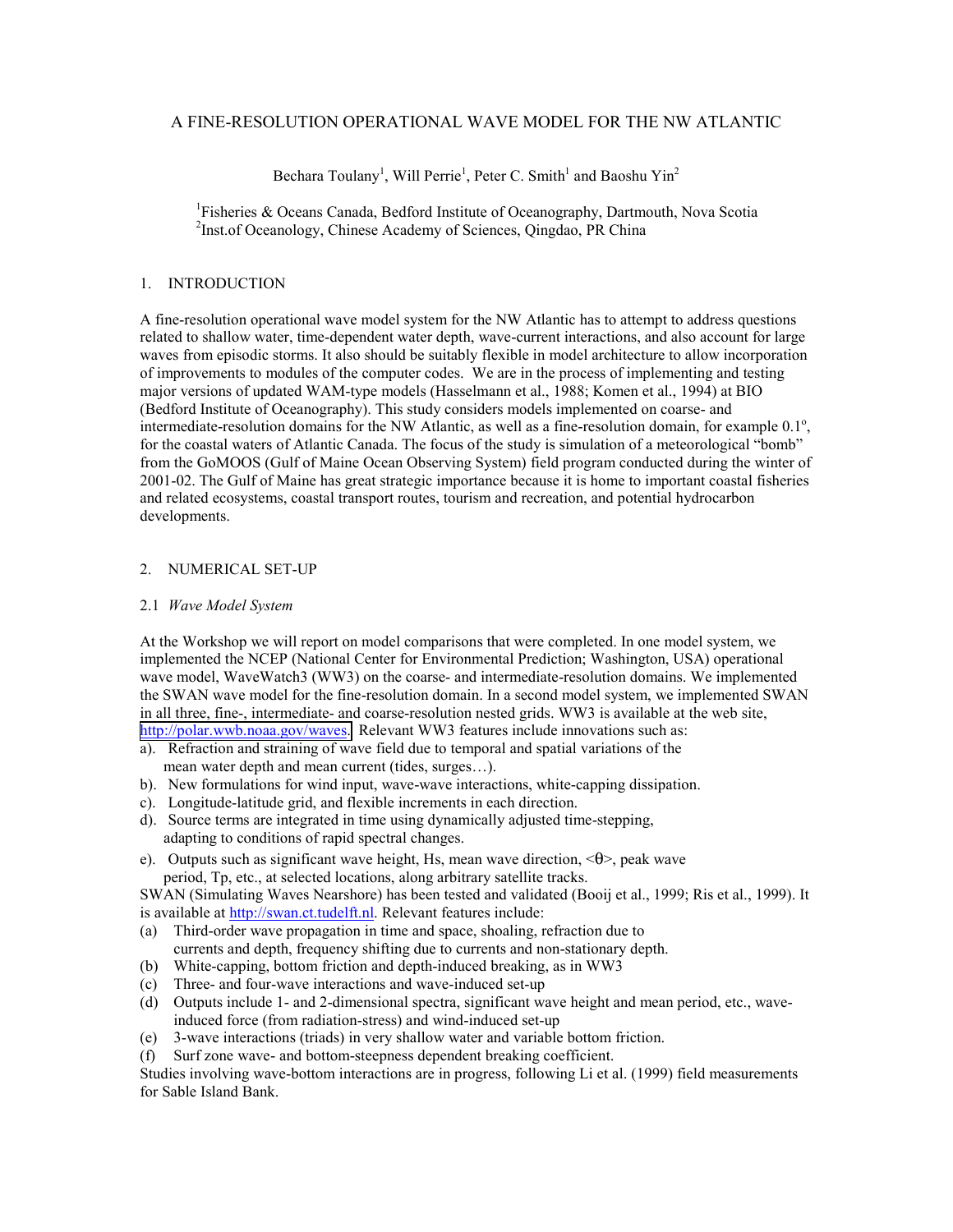## 2.2 *Set-up Grids*

As shown in Figure 1, the  $1.0^{\circ}$  coarse-resolution domain is  $10^{\circ}$  -65°N, and  $10^{\circ}$ -93°W. This is nested to a  $0.2^{\circ}$  intermediate-resolution domain,  $20^{\circ}$  -55°N and 55°-93°W. Finally, the latter is nested to a 0.1° fineresolution grid (40° -46°N and 63°-72°W), which includes the Gulf of Maine and part of Scotian Shelf, on a domain bounded by mid-Scotian Shelf and the continental shelf.



Figure 1. Nested coarse-, intermediate- and fine-resolution grids for GoMOOS.

# 3. THE JANUARY 2002 "BOMB"

During the 2001-02 GoMOOS field program a major winter storm occurred on 13-16 January. We report on the validation of this system using composite wave model systems: WW3-WW3-SWAN and SWAN-SWAN-SWAN, implemented for the coarse-, intermediate- and fine-resolution nested grids of Figure 1.

# 3.1 *Validation Data*

Model outputs are validated against a directional wave-rider buoy (DWR) and a high-frequency acoustic doppler current profiler (ADCP) deployed in 19m depth water off southwest Nova Scotia during the 2001- 02 winter. Moored data used for verification consist of significant wave height time series, and 2-d wave spectra from the DWR and ADCP. The mooring location, as shown in Figure 2, is in 19m depth water. The status of additional validation, involving comparisons with wave measurements from satellite altimeter data, and SAR images of two-dimensional wave spectra from RADARSAT synthetic aperture radar will be presented at the Workshop. Tests will attempt to quantify the biases and limitations of the two model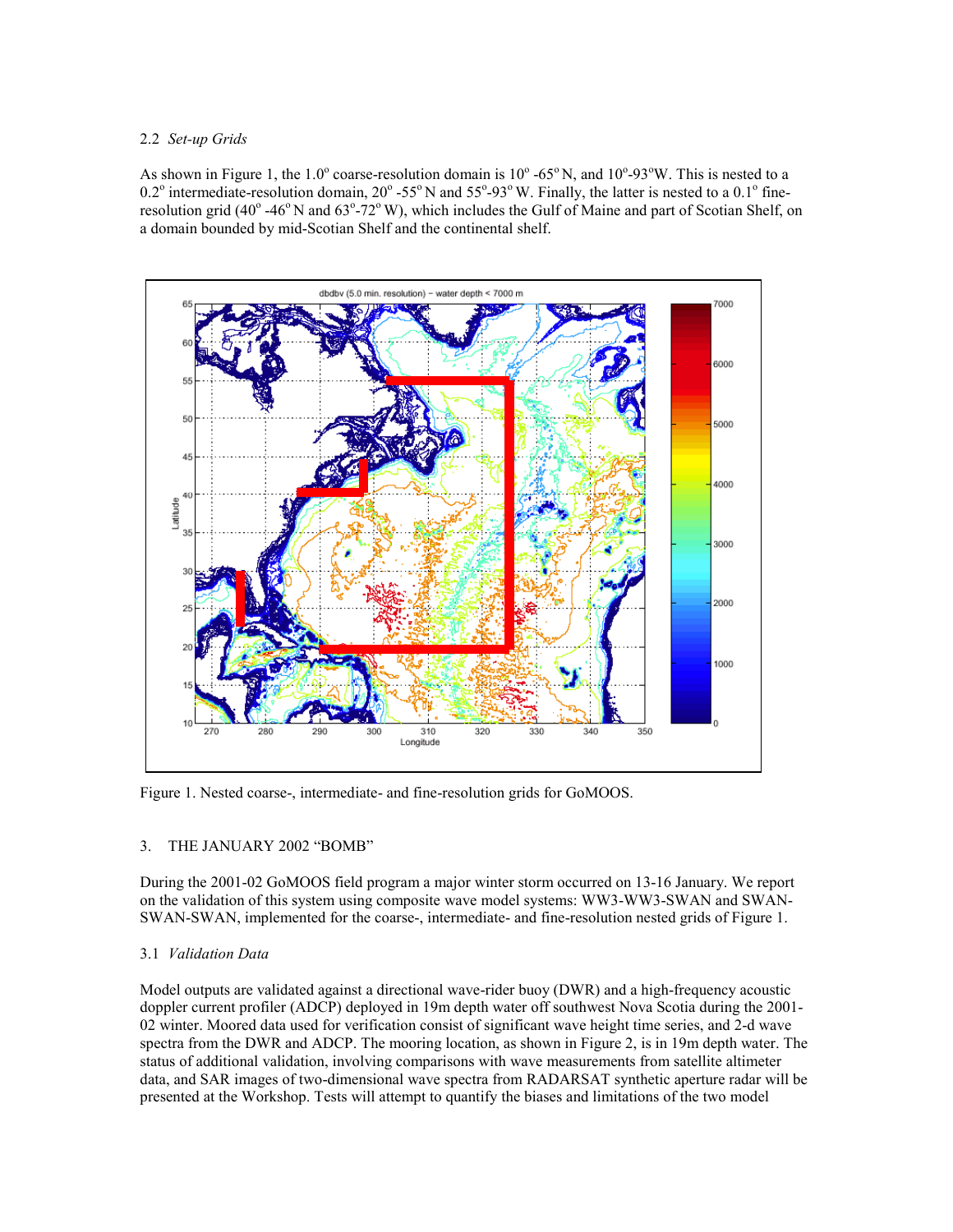systems, using high quality fine-resolution wind fields. These are provided at 0.2 degrees resolution for the domain of the intermediate-resolution grid by the US Navy COAMPS model. These will be interpolated to fine-resolution domain for wave model simulations. For grid points of the coarse-resolution grid, outside the intermediate-resolution domain, winds are provided by the associated US Navy NOGAPS model.

### *3.2 Case Study*

Analysis of the "Bomb" from 13-16 January 2002, implies that it generated 8m significant height waves at the DWR mooring off Yarmouth, Nova Scotia. This event involved a cyclonic low passing from west to east, indicated in Figure 2. During the initial phase of the storm, winds at the buoy mooring are almost southerly with moderate speeds that did not exceed 12 m/s until after January 13 at 06 UTC. With the approach of the storm, the wind direction shifted to almost easterly, with winds increasing to about 20 m/s at the DWR mooring, by 18UTC. By 6 hours later, the central depression is at the mouth of the Bay of Fundy. The maximum winds are northwesterly in the middle of the Gulf of Maine with speeds of 33 m/s. By January 14 at 06UTC, the main storm region has moved to Scotian Shelf, around Sable Island, and winds at the mooring are northwesterly and in the 21-24m/s range. This storm is of interest because the waves have large enough wavelength that they should have felt the bottom at the mooring.



Figure 2. Wind speeds for the synoptic situation at the beginning of development of the 13-16 January 2002 storm, on the fine-resolution grid. Position of the DWR buoy and ADCP mooring is indicated by +.

#### 3.2 *Discussion*

Measurements for the January 2002 Storm consisted of wave heights and wave spectra from the DWR buoy as well as the ADCP mooring. Analysis of the buoy data was challenging because of significant spurious low- frequency instrument-related contamination. Without removal of this component of the spectrum, one could easily conclude that the maximum significant wave height (Hs) of the storm reached as much as  $\sim$ 12m. Removal of this spurious contribution implies a more reasonable 8m estimate for the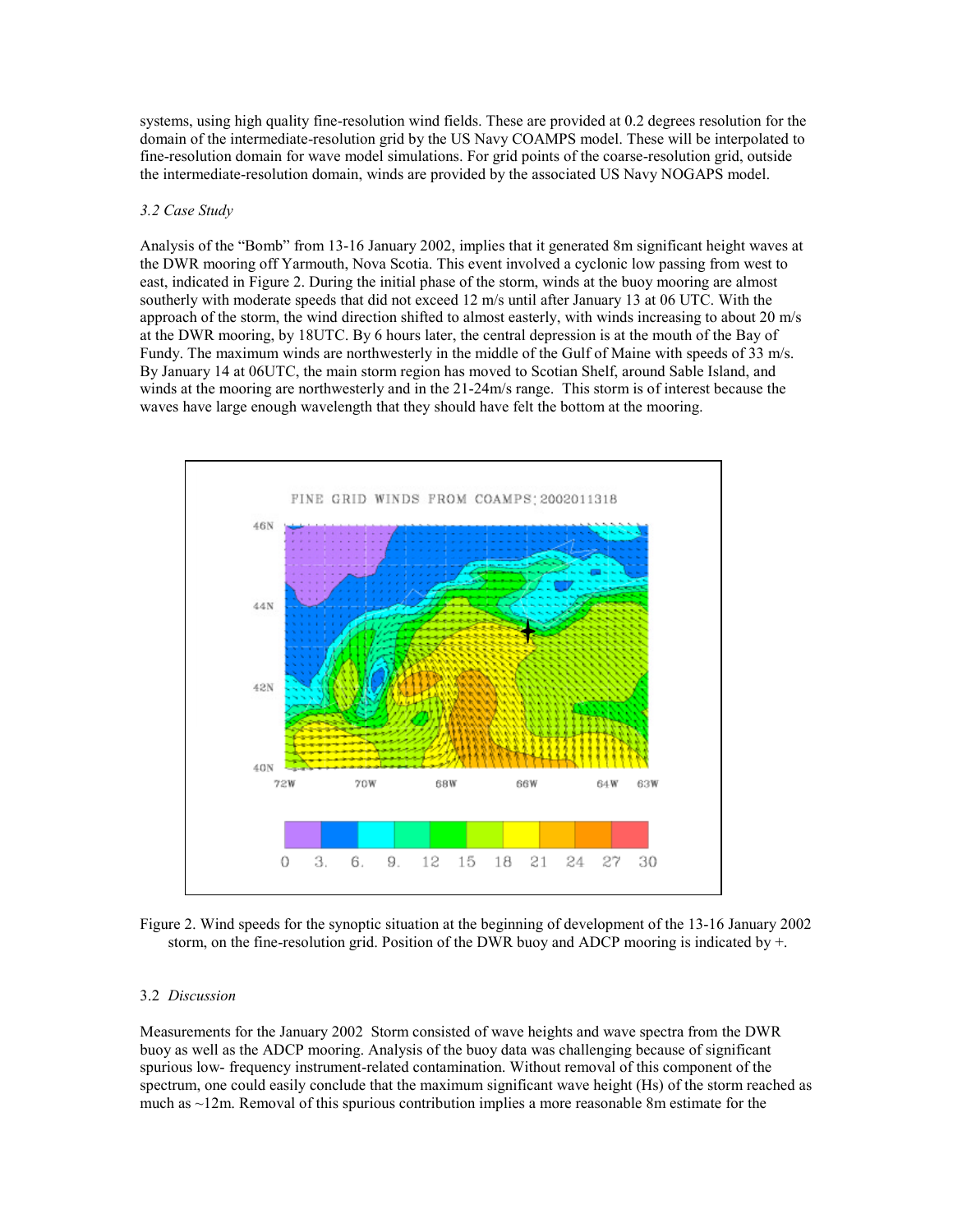maximum Hs for the storm, corroborated by comparison with the ADCP Hs estimates and those inferred from the 1-d spectrum from both instruments.

In Figure 3 we present a comparison of significant wave heights (Hs) from the DWR, ADCP, and the SWAN model. In this simulation, the WAM3 physics options were selected within the SWAN model. This demonstrates a good comparison between the two instruments and the model estimates. A more complete discussion will also consider 1-d and 2-d wave spectra. Further concerns are sensitivity to grid resolution and characteristics of the various physics options within SWAN. On one hand, if the results are sensitive to grid resolution, then numerics are contributing to model outputs. On the other hand, if WAM3 physics seem to offer a good comparison with these measured data, how and where is this WAM3 physics limited?



Figure 3. Significant wave height, Hs, time-series for the DWR and ADCP instruments deployed off Yarmouth during the 13-16 January 2002 storm. Comparison is made with the SWAN estimates assuming the WAM3 physics options.

If the corresponding fine-resolution grid SWAN outputs, assuming WAM4 physics are added to Figure 3, we find that maximum Hs is only about ~6m. Moreover, if we compare SWAN model estimates for intermediate 0.2 degree resolution grid simulations, running WAM3 physics and WAM4 physics, results show that the peak Hs values decline to  $\sim$ 6m, and  $\sim$ 4.5m, respectively. This suggests that not only is WAM3 physics better than WAM4 physics, in SWAN, but both cases are sensitive to grid resolution, or at least to the ability of the grids we used in this study to resolve the Gulf of Maine shallow water topography. Even  $0.1^\circ$  resolution is not fine enough for the model to feel the 19m depth of the DWR mooring, and to allow the model to have sufficient space grid steps to respond to the shallow water, compared the adjacent deep-water grid points. One needs to consider a further ultra-fine resolution grid nesting to 0.025 degrees resolution for the shallow coastal region near the DWR buoy. For the 0.1° resolution grid, the model sees the mooring as 26m depth, and there are only  $\sim$  1-2 grid steps between deep water and the shallow water of the DWR mooring site. A further issue is currents, which were not modelled in this study.

To begin to consider questions regarding numerics and physics, we attempted fetch-limited SWAMP tests on a 2000km  $\times$  2000km ocean. A variety of conditions were used; winds from west to east on the xaxis at 20 m/s and 30 m/s; constant depths ranging 50, 20, 10, 5, 2m; and space grid resolutions of 50km, 10km and 5km. Testing SWAN with SWAMP tests using either WAM3 or WAM4 physics, we found that when the depth is constant over the entire ocean, model results are insensitive to space grid resolution, for given wind fields and *constant* depths. Thus resolution of topography is important to differentiate between WAM3 and WAM4 physics.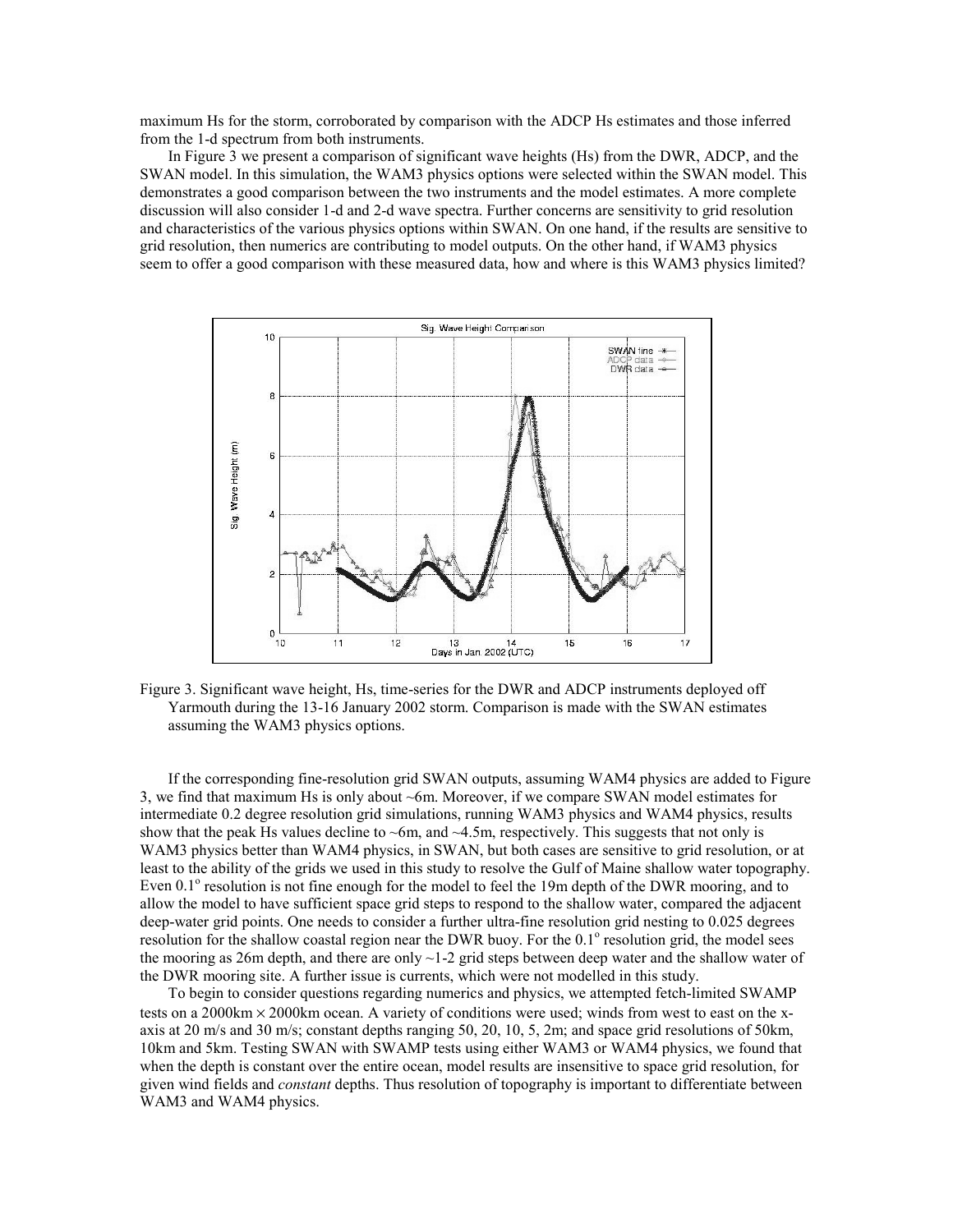Is WAM3 physics better than WAM4 physics, in the SWAN model? For 20 m/s winds, WAM3 physics always gives higher Hs wave heights than WAM4 physics. For long duration (>24hr) and large fetch, the difference is as much as ~50% for depths in excess of 50m. As depths decrease, these Hs estimates converge from WAM3 and WAM4 physics. By comparison, for 30 m/s winds, WAM3 physics give Hs estimates that are  $\sim$ 30% in excess of Hs estimates resulting from WAM4 physics, for a 50m depth SWAMP ocean. As depths decrease, this difference decreases as well. At 20m depth, WAM3 and WAM4 physics give about the same values for Hs. At 2m depth, WAM4 physics gives Hs values that exceed those from WAM3 physics by about 10%. Thus wind speed dependence is evident in this comparison.

SWAMP tests were also considered with currents against the wind direction, and at  $90^\circ$  to the wind direction. Qualitatively results are similar to cases without currents in terms of Hs values from WAM3 physics, compared to those from WAM4 physics. Moreover, in the WAM3 case, currents against the wind direction, Hs values are enhanced by about 20%, in the 50m depth case. By comparison, currents at  $90^\circ$  to the wind direction give Hs values reduced by about 6%, in the 50m depth simulation. These effects are reduced for shallower depths. This shows that currents have significant impact on waves.

#### 4. CONCLUSIONS

As part of the GoMOOS (Gulf of Maine Ocean Observing System) model study, we have completed preliminary tests with the SWAN model on nested  $(1.0^{\circ})$  coarse-,  $(0.2^{\circ})$  intermediate- and  $(0.1^{\circ})$  fineresolution grids for the NW Atlantic. Similar tests using WW3 implemented for these grids are in progress. It is suggested that a further nesting to a finer-resolution grid  $0.025^\circ$  should be implemented for selected areas where shallow water and high currents are present, for simulation of episodic storms. This is in accord with studies by Wornom et al. (2002).

During the GoMOOS field program of 2001-02, a meteorological "Bomb" developed and propagated across the Gulf of Maine and over Scotian Shelf. Winds reached as much as 33 m/s and measured waves, 8m significant wave height (Hs) at a DWR buoy moored in 19m water off Yarmouth. These wave measurements were validated by bottom-mounted ADCP observations at the same site. Simulations with SWAN demonstrated the ability of the model to give Hs values of comparable magnitude, assuming WAM3 physics. Associated winds were provided by US Navy models. The COAMPS model was used to provide winds for the NW Atlantic intermediate-resolution grid, and the NOGAPS model for coarseresolution grid-points outside the intermediate resolution domain. Studies to validate these winds are in progress.

Further studies involve consideration of WAM4 physics within SWAN, in comparison WAM3 physics, and additional SWAN features such as triads, 1-d and 2-d directional spectra, depth-dependent breaking spectra and currents, shoaling and refraction.

#### ACKNOWLEDGEMENTS

This study was funded by the Panel on Energy Research and Development (PERD) of Canada under Projects #534201 on Advanced Wave Models and the USA Office of Naval Research (ONR) program on GoMOOS the Gulf of Maine Ocean Observing System.

## **REFERENCES**

Booij, N., R. C. Ris, and L. H. Holthuijsen, 1999: A third generation wave model for coastal regions. 1. Model description and validation. *J. Geophys. Res.,* **104**, 7649-7666.

Hasselmann, S., K. Hasselmann, E. Bauer, P. A. E. M. Janssen, G. J. Komen, L. Bertotti, P. Lionello, A. Guillaume, V. C. Cardone, J. A. Greenwood, M. Reistad, L. Zambresky, and J. A. Ewing (The WAMDI Group ), 1988: The WAM model—A third-generation ocean wave prediction model. *J. Phys. Oceanogr.*, **18**, 1775-1810.

Komen, G., L. Cavaleri, M. Donelan, K. Hasselmann, S. Hasselmann, and P. A. E. M. Janssen, 1994: *Dynamics and Modelling of Ocean Waves.* Cambridge University Press, 532 pp.